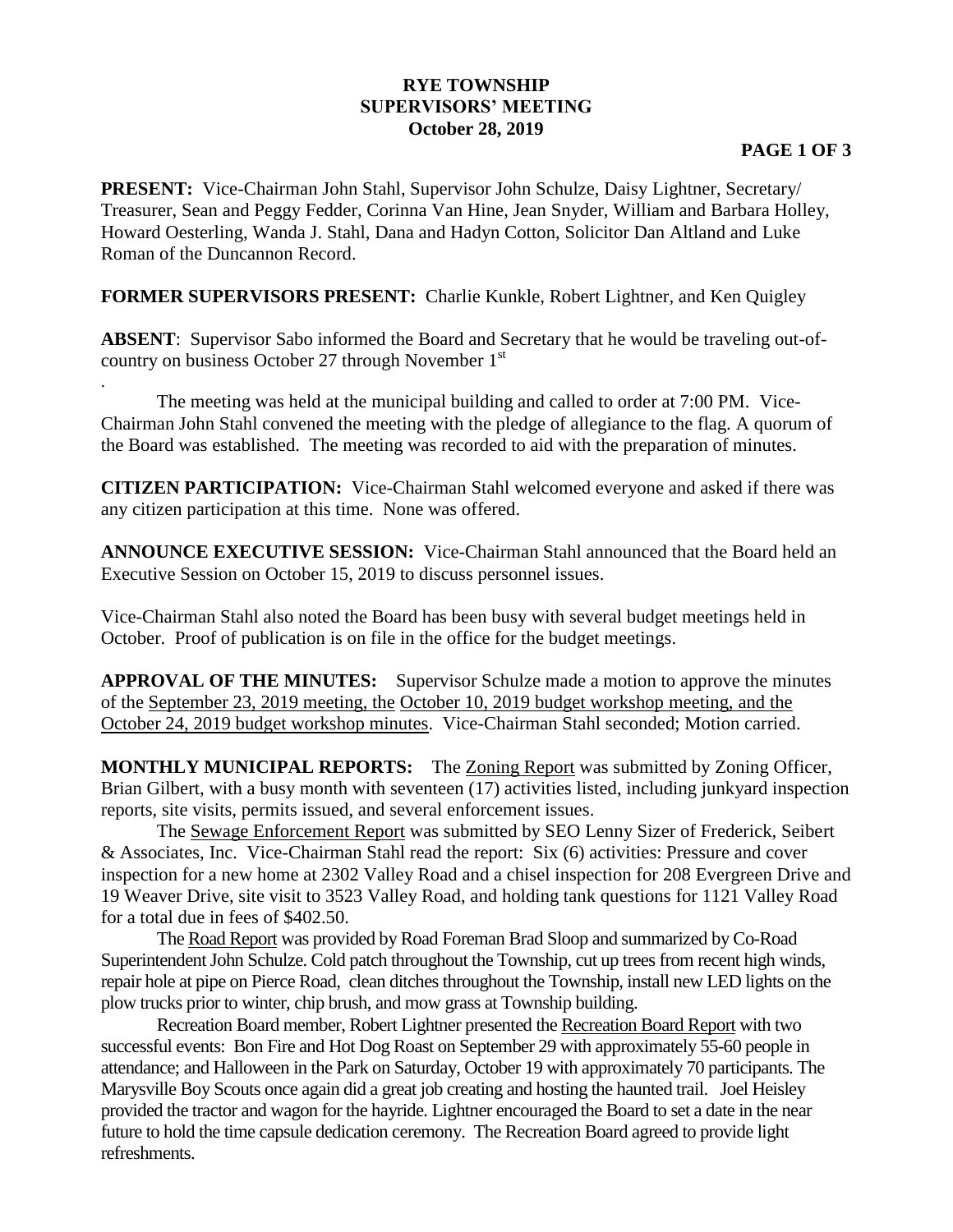No Emergency Management Report was presented.

The September Treasurer's Report was submitted and read by the Secretary/Treasurer and with no discussion, was accepted as read pending final approval of the independent auditors. The report is on file in the Township office.

**RESOLUTIONS:** Supervisor Schulze made a motion with a second from Vice-Chairman Stahl to adopt **Resolution 19-19,** which authorizes the Secretary/Treasurer to transfer \$10,000 from the General Fund to a matured Bridge CD at the Bank of Landisburg to a different term of 10 months at 1.76% pursuant to the 2019 Budget. Motion carried.

Vice-Chairman Stahl made a motion with a second from Supervisor Schulze to adopt **Resolution 19-20,** which authorizes the Secretary/Treasurer to transfer Highway Aid monies in two separate Certificates of Deposit: 1) from Pennian Bank to Marysville Bank; 2) one from the Bank of Landisburg to the Highway Aid Checking in Marysville Bank to pay for the 2019 paving projects and to transfer the funds remaining, approximately \$8,583.26, into a municipal easy access short term CD, (1.45%) at the Bank of Landisburg for a better return of investment. Motion carried. The amount listed as remaining may fluctuate slightly due to interim interest calculations.

**NEW BUSINESS:** Upon due consideration and discussion, Vice-Chairman Stahl made a motion with a second from Supervisor Schulze to tentatively approve the **2020 Budget** and authorize the advertisement of the proposed 2020 budget for public review for the next twenty (20) days with tentative final adoption at the November 18, 2019 supervisors' meeting; motion carried. The record notes the budget is balanced with no tax increases. The General Fund Budget increased 5.5% from the 2019 Budget. The 2020 proposed budget was placed on the front table and made available for public review.

Vice-Chairman Stahl made a motion to approve **Resolution 19-21**, the 2020 Schedule of Wages, which establishes the salaries for all full, part time  $\&$  part time temporary employees effective for the first payroll in January 2020. Supervisor Schulze seconded; motion carried.

The Board received two requests for proposal to serve as independent auditors of Rye Township for three years: 2019, 2020, 2021. One from Smith Elliot Kearns & Co and one from Greenawalt and Company, P.C. The total three year contract quotes from both companies were proposed at \$28,900. Upon due consideration, Vice-Chairman Stahl made a motion with a second from Supervisor Schulze to accept the three year audit proposal from incumbent auditor, Smith Elliot Kearns & Co. as follows:

| 2019 | \$9,400 |
|------|---------|
| 2020 | \$9,600 |
| 2021 | \$9,900 |

Motion carried.

Vice-Chairman John Stahl made a motion with a second from Supervisor John Schulze to authorize the Secretary/Treasurer to advertise the intent of the Board to appoint an independent accounting firm of Smith, Eliot, Kearns & Co. for the fiscal year beginning January 1, 2019 and ending December 31, 2019. Motion carried.

The Board received an October 16, 2019 written request from Terrance Kline, PE for a time extension from November 18, 2019 to March 16, 2020 for review of the Revised Final Minor Subdivision Plan for Dr. Robert P. Matsko, Sr.

Upon due consideration, Supervisor John Schulze made a motion with a second from Vice-Chairman John Stahl that the request of Terrance L. Kline, acting on behalf of the applicant, to extend the time within which Rye Township must take action on the **Revised Final Minor Subdivision Plan for Robert P. Matsko, Sr.** until March 16, 2020, be granted, contingent upon